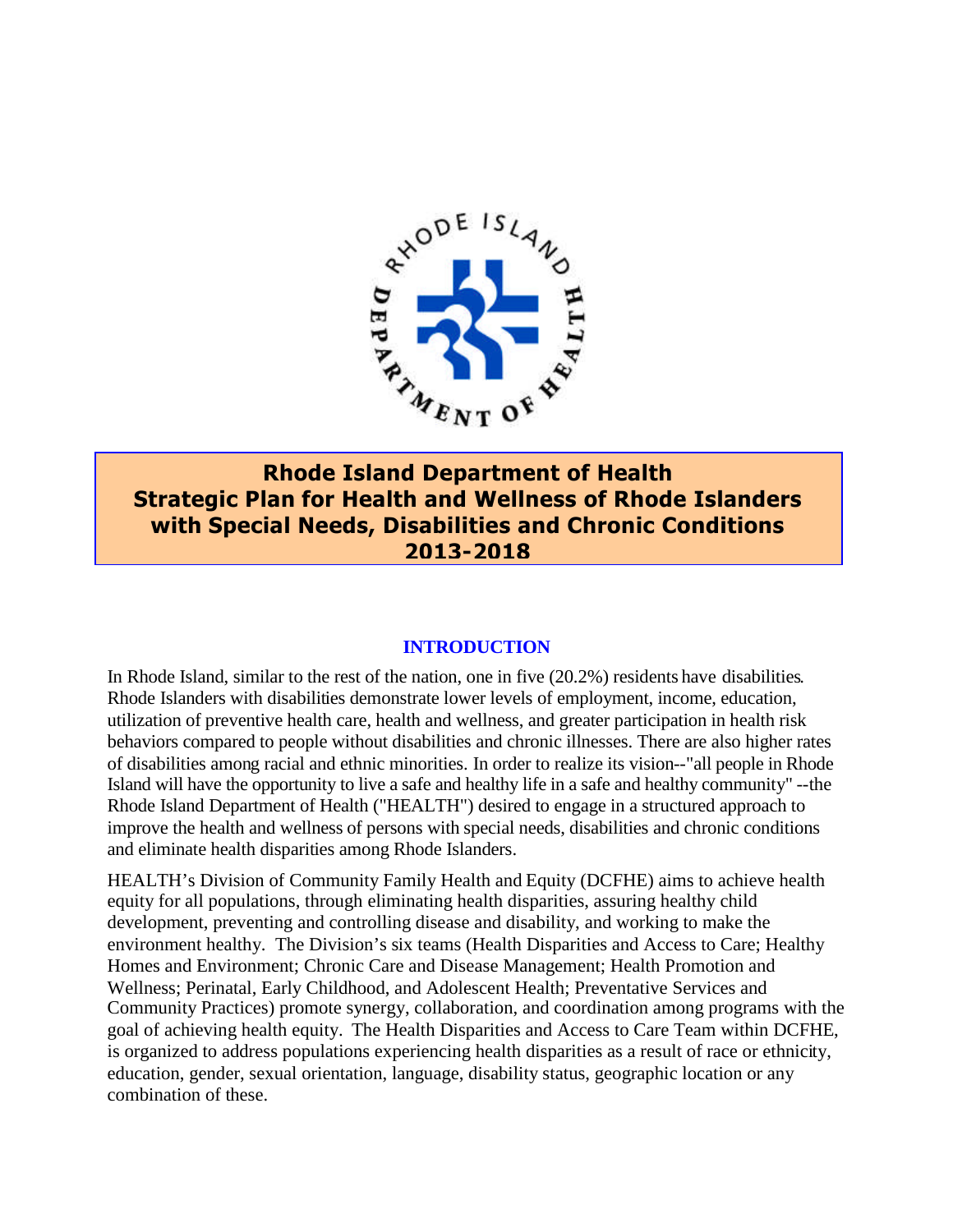HEALTH's Disability and Health Program ("DHP"), based within the Health Disparities and Access to Care Team has been charged with facilitating the promotion of health and wellness of Rhode Islanders with special needs, disabilities and chronic conditions and the reduction of health disparities between Rhode Islanders with and without disabilities. With a grant from the federal Centers for Disease Control and Prevention ("CDC") and with Title V, Maternal and Child Health funds from the federal Department of Health and Human Services, the DHP has initiated several efforts under its charge. The DHP and the Disability Community Planning Group (DCPG) and the Office of Special Needs ("Office") undertook a strategic planning process to address three core priority areas: integration policy and sustainability; health promotion, and emergency preparedness. With this intent, the DHP staff and the DCPG Advisory Committee seek to update, revise and extend the 2007-2012 Strategic Plan to this current document.

For each core priority area, the Plan includes a sub goal, objectives, outcomes and action steps. The DHP will implement the Plan over the 2013-2018 state fiscal years (July 1 – June 30) through measurable objectives to be set forth in annual work plans. In establishing annual work plans, the DHP will consult with the Office, the DHP AC (DCPG) and other health initiatives and programs in HEALTH, as appropriate, and will consider available resources and other factors, such as information obtained from prior year's activities. The DCPG will monitor the DHP's implementation of the Plan.

The *Plan's* effectiveness will be measured in several ways.

- Positive changes in health indicators for Rhode Islanders with disabilities and a reduction in disparities regarding health risk behaviors between Rhode Islanders with and without disabilities.
- Available, timely, and relevant data about the health and wellness of Rhode Islanders with disabilities to assist in the planning for and implementation of services and supports for people with disabilities.
- The impact of emergency preparedness action steps will be measured by positive changes in the number of Rhode Islanders with disabilities using local or state registries and participating in other emergency preparedness efforts.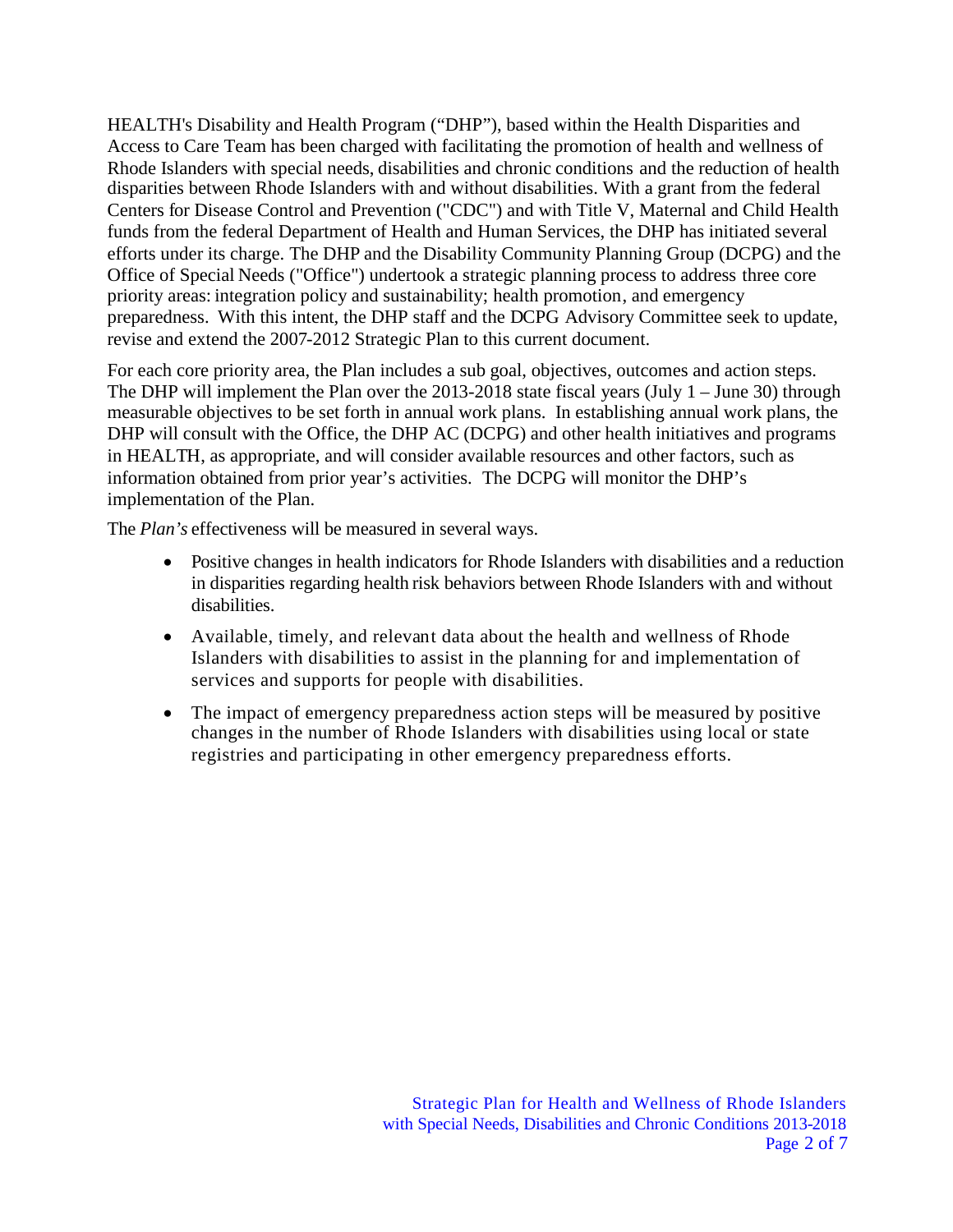# **Strategic Plan for Health and Wellness of Rhode Islanders with Special Needs, Disabilities and Chronic Conditions**

**Goal: Promote the health and wellness of Rhode Islanders with special needs, disabilities and chronic conditions, and eliminate health disparities between Rhode Islanders with and without special needs, disabilities and chronic conditions.**

## *Section I: DHP Integration*

**Sub goal: Quality data analysis on health indicators, access to preventative screening and other risk factors for Rhode Islanders with special needs, disabilities and chronic conditions.**

*RATIONALE:* HEALTH collects, analyzes, and makes available data on Rhode Islanders' health status using national and state-specific tools. With timely data and information, policy makers and public and private entities may be more effective in fostering improved health and wellness among Rhode Islanders with special needs, disabilities and chronic conditions.

## **OBJECTIVE 1: To assure, maintain, and improve the quality of data and information about the health and wellness of Rhode Islanders with special needs, disabilities and chronic conditions.**

*ACTION STEPS:*

- Assess current sources of data and information relative to Rhode Islanders with special needs, disabilities and chronic conditions.
- Obtain qualitative and quantitative information on the impact of disabilities and chronic illnesses on Rhode Islanders.
- Assess Rhode Island primary and specialty health care facilities for accessibility to persons with special needs, disabilities and chronic conditions.

## *OUTCOMES:*

- More accurate and relevant data about the number of Rhode Islanders with special needs, disabilities and chronic conditions.
- Timely and relevant data on health indicators for Rhode Islanders with special needs, disabilities and chronic conditions and the disparities in these indicators between Rhode Islanders with and without disabilities.

## **OBJECTIVE 2: To integrate the unique needs of people with special needs, disabilities or chronic conditions in all HEALTH programs in policy and practice.**

*ACTION STEPS:*

Identify existing speakers' bureaus related to disability issues and collaborate to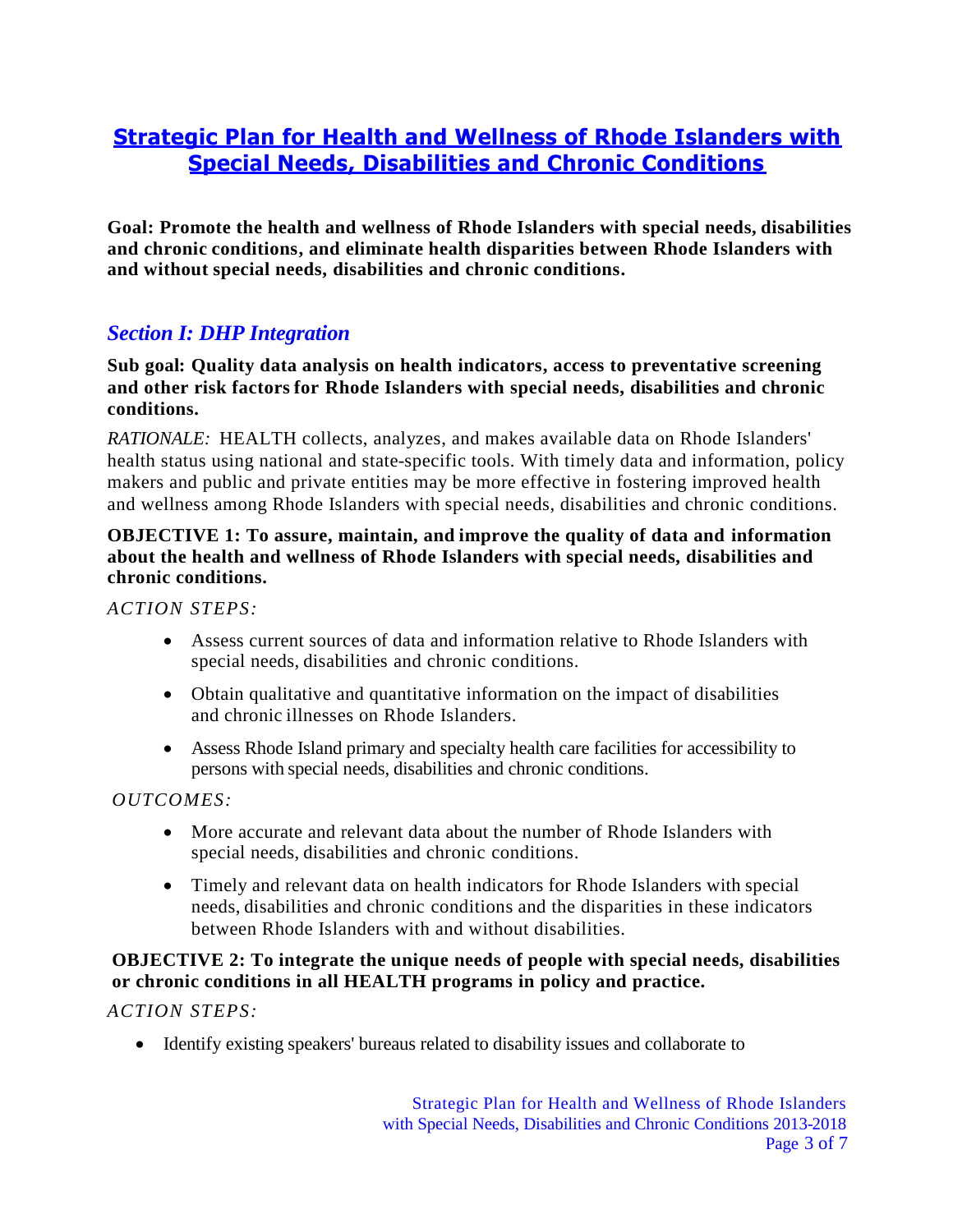develop a coordinated, comprehensive, and active speakers' system.

 DHP will collaborate with HEALTH programs on inclusive programming and policy, especially public health screening programs, programs of health promotion and wellness, and public health communications.

## *OUTCOMES:*

- An established speakers' bureau related to disability issues to provide technical assistance to HEALTH and community programs on including persons with disabilities.
- Inclusive public health policies in the areas of screening, health promotion and communications.

## *II. Health Promotion*

### **Sub goal: Health promotion activities include Rhode Islanders with special needs, disabilities and chronic conditions and reflect their health-related concerns**

#### *RATIONALE:*

Health promotion entails encouraging individual healthy lifestyle behaviors and affecting policy changes that support healthy lifestyles and healthy environments. Many leading health indicators continue to show a disparity between Rhode Islanders with and without disabilities. There is a need, therefore, to ascertain specific health concerns and barriers to healthy lifestyles among persons with special needs, disabilities and chronic conditions and to assure these are addressed in health promotion efforts. Persons with special needs, disabilities and chronic conditions need to be involved in the identification of needs and barriers. Health promotion materials must provide a current and accurate representation of persons with special needs, disabilities and chronic conditions in order for health promotion efforts to be meaningful.

## **OBJECTIVE 1: To foster health promotion materials that address health related concerns of, and appropriately depict, Rhode Islanders with special needs, disabilities and chronic conditions.**

## *ACTION STEPS:*

- Make available evidence-based health promotion intervention materials on topics relevant to the health and wellness of persons with special needs, disabilities and chronic conditions, including on healthy eating, smoking cessation, substance use, physical activity, mental health, etc.
- Collaborate with HEALTH's health promotion staff to modify existing health promotion materials and/or develop new materials based on comments from Rhode Islanders with special needs, disabilities and chronic conditions.
- Distribute disability-sensitive health promotion materials to individuals through health care providers and organizations, such as physician offices, Office of Rehabilitation Services, centers for independent living, schools, rehabilitation services, group homes, work-site wellness programs, etc.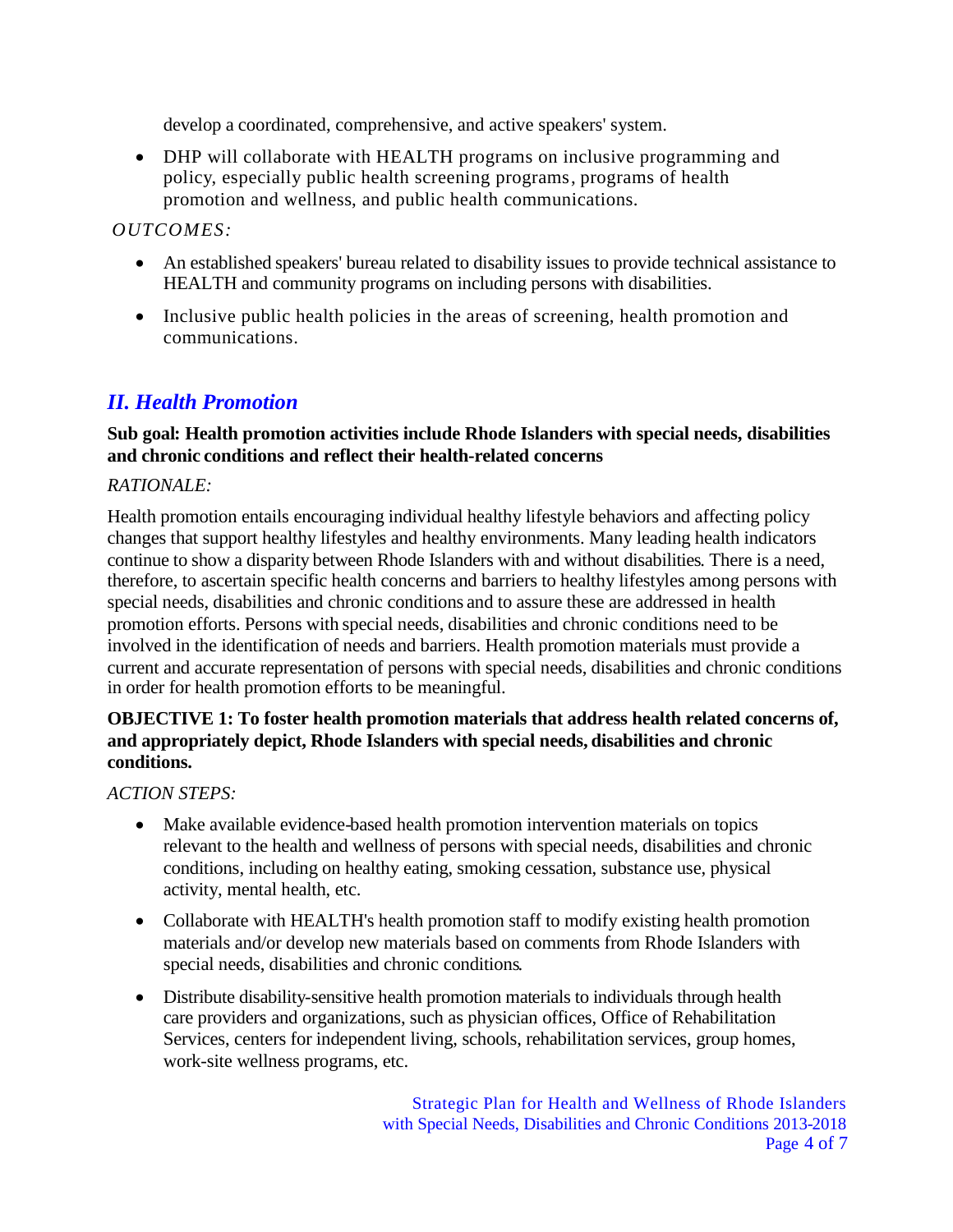## *OUTCOMES:*

- Increased access by Rhode Islanders with special needs, disabilities and chronic conditions to health promotion materials and evidence based programs that address their concerns and provide user-friendly information.
- Decrease the disparity between people with and without disabilities on indicators of health and wellness (i.e., smoking rates, physical activity, etc.).

### **OBJECTIVE 2: To encourage accessible health and wellness activities throughout RI.**

## *ACTION STEPS:*

- Identify and make available (electronically and in hard copy) the Rhode Island public and private recreational and fitness facilities for accessibility to and inclusion of persons with special needs, disabilities and chronic conditions.
- Develop and distribute a resource guide of available, accessible public and private recreational and fitness facilities and health promotion activities.
- Promote information and education programs for professionals (e.g. school nurses, teachers, transition coordinators, vocational rehabilitation counselors, case managers, etc) on promoting healthy lifestyles for persons with special needs, disabilities and chronic conditions.

## *OUTCOMES:*

- Enhanced ability of Rhode Islanders with special needs, disabilities and chronic conditions to make and implement healthy lifestyle choices.
- Expansion of number and type of professionals able to assist Rhode Islanders with special needs, disabilities and chronic conditions to adopt healthy lifestyles.

## *Section III. Emergency Preparedness*

S**ub goal: A statewide, coordinated emergency preparedness system addressing concerns of Rhode Islanders with special needs, disabilities and chronic conditions in all phases of emergency preparedness.**

*RATIONALE:* In an emergency, the concerns shared by all Rhode Islanders are heightened for Rhode Islanders with disabilities and chronic illnesses. Through the four phases of emergency preparedness --planning, mitigation, response, and recovery-- efforts are undertaken to address these concerns in a variety of situations (hurricanes, terrorism, pandemic flu, etc.). HEALTH's Center for Emergency Preparedness joins other public and private entities, including the Rhode Island Emergency Management Agency, the Domestic Preparedness Subcommittee under the Lt. Governor's Emergency Management Advisory Council, the Red Cross of Rhode Island, and the Rhode Island Public Transit Authority, among others, to plan for and respond to emergencies throughout the state. Each group has initiated efforts to assure that emergencies do not have disproportionate adverse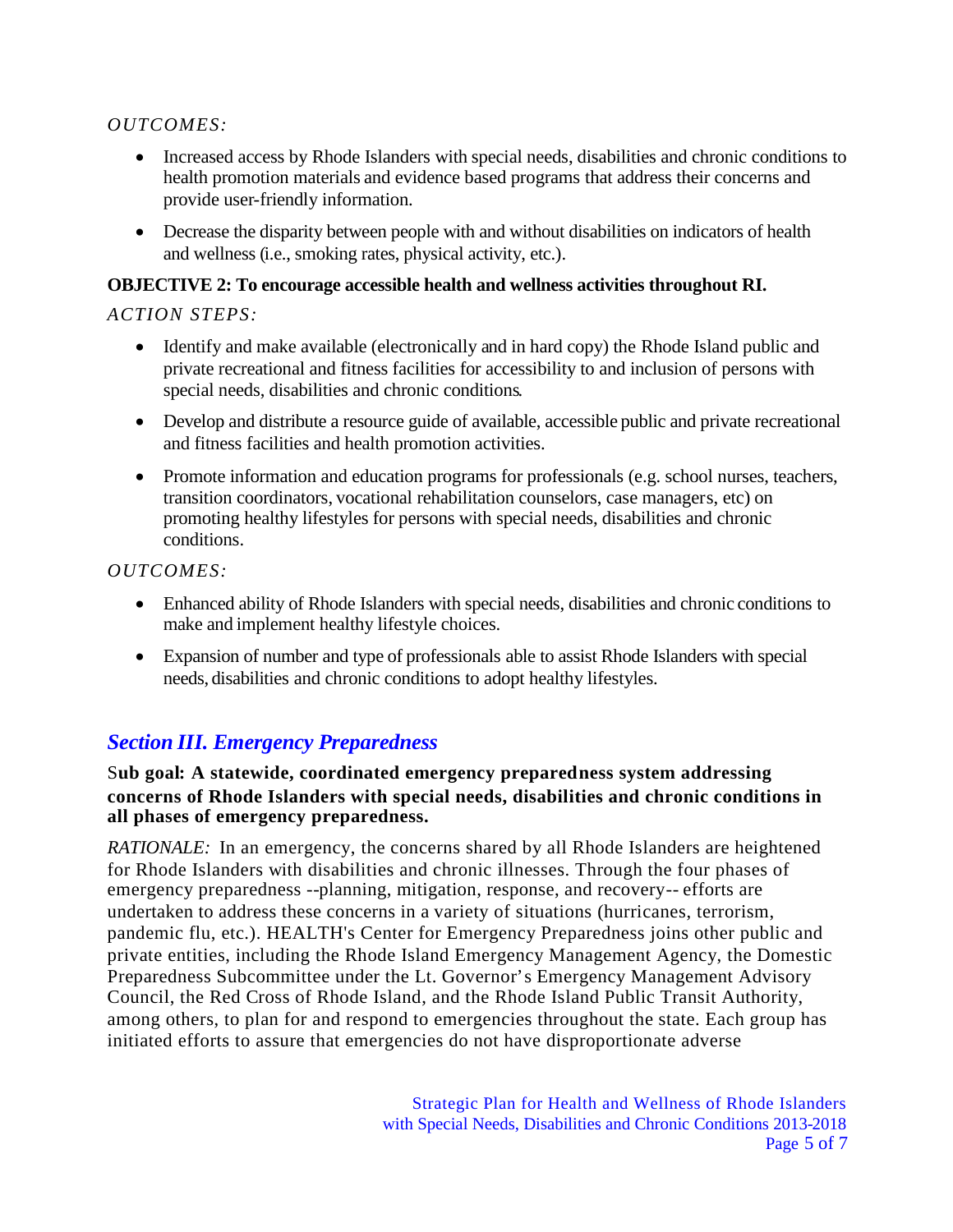consequences for Rhode Islanders with chronic conditions special needs, disabilities and chronic conditions.

#### **OBJECTIVE 1: To foster state policy that reduces adverse effects of emergencies on the health and wellness of Rhode Islanders with special needs, disabilities and chronic conditions including a centralized process for developing, sharing, and coordinating information and efforts.**

## *ACTION STEPS:*

- Identify, in consultation with health insurers and others, policies/regulations related to the ability of persons with special needs, disabilities and chronic conditions to obtain necessary supplies and equipment (e.g. medications, medically necessary diets, and durable medical equipment) throughout all phases of emergency preparedness and recommend changes that allow individuals access to needed items.
- Assure coordinated planning and communication on emergency preparedness and the needs of Rhode Islanders with special needs, disabilities and chronic conditions between and among various entities involved in emergency preparedness.
- Provide first responders and emergency preparedness personnel with disability specific training and strategies to communicate with persons with special needs, disabilities, and chronic conditions in an emergency.
- Create opportunities for Rhode Islanders with special needs, disabilities and chronic conditions to participate in emergency preparedness efforts (as committee members, drill participants, etc.) throughout the state.

## *OUTCOMES:*

- Increased registration of Rhode Islanders with special needs, disabilities and chronic conditions in the Rhode Island Special Needs Emergency Registry (RISNER).
- Increased number of adopted emergency preparedness plans and exercises that include Rhode Islanders with special needs, disabilities and chronic conditions in all phases of emergency preparedness.

## **OBJECTIVE 2: To foster individual responsibility and capacity for emergency planning by Rhode Islanders with special needs, disabilities and chronic conditions.**

*ACTION STEPS:*

- Distribute, to public and private entities and to individuals, tools (registry forms, information packets, etc.) that assist individuals to prioritize and take responsibility for their physical, emotional, and behavioral needs before, during and after an emergency.
- Offer information and training on promoting individual responsibility to plan for and respond to an emergency to professionals throughout the state working with Rhode Islanders with special needs, disabilities and chronic conditions.
- Promote individual emergency preparedness for people with special needs,